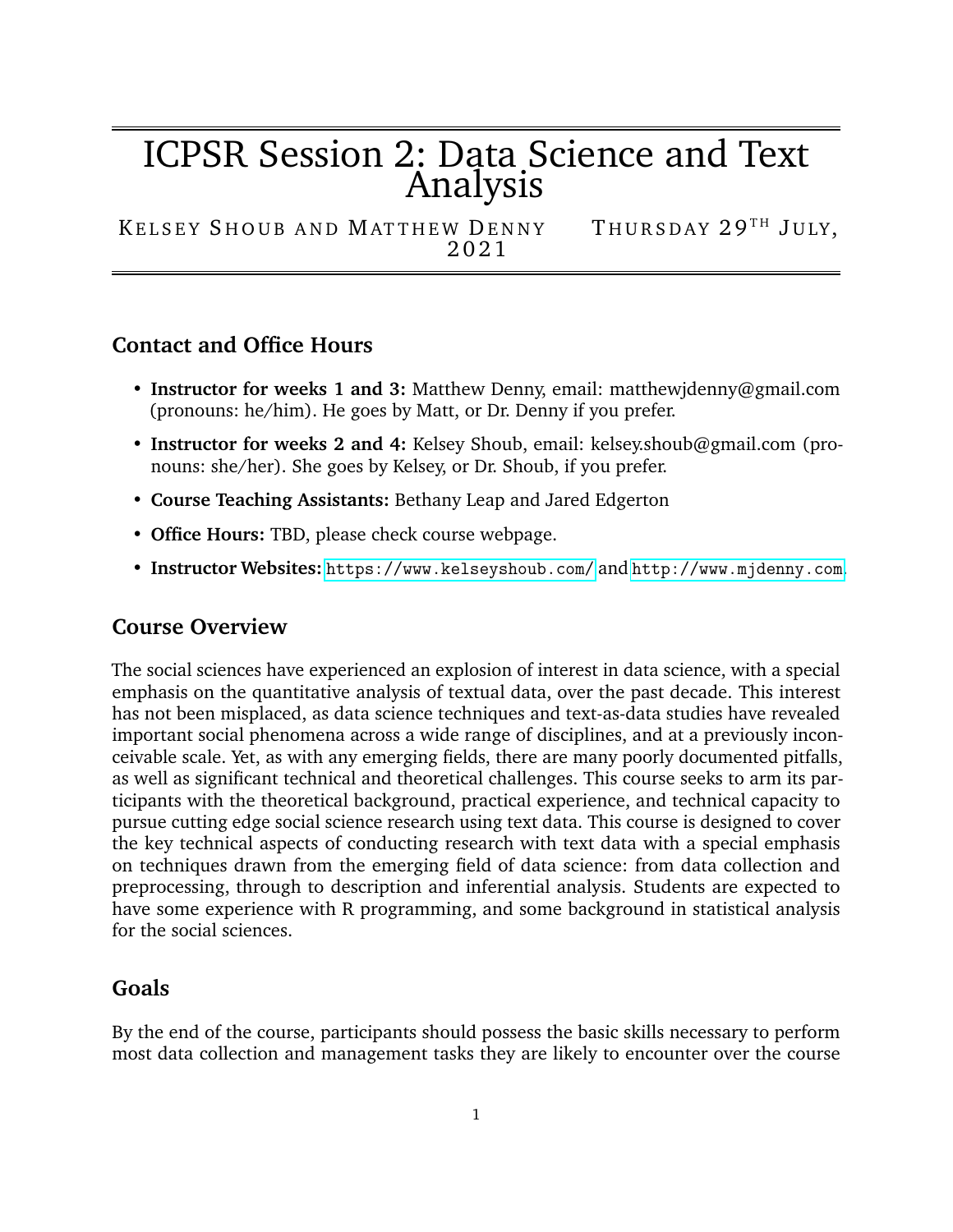of a research project intended for publication as a scholarly journal article. They should also have the skills and experience to collect and preprocess digital text data, and apply a number of standard text analysis techniques to their data.

## **Prerequisites**

Some background in statistical inference, regression analysis, etc. with some basic R programming experience a plus.

- This course is intended for graduate students in the social sciences with some background in statistical analysis for the social sciences. We expect that you will have some experience with hypothesis testing, regression analysis and some basic background in statistics, as we do not intend to cover this material during the course. It is important that you have this background so that you will be able to follow along with the statistical models for text we cover in the later part of the course.
- We do not require any programing experience, although having some experience with R will certainly make the early part of the course less challenging. The first week of the course will be focussed on getting everyone up to speed on R programming, including those with no background, so if you do not have experience using R or with programming, this course is still for you. For those with some experience using R, you may find the first week to week and a half to be more review, before we dive into text analysis.

# **Homework**

Students will have a weekly homework assignment (for a total of four assignments), typically assigned on Wednesday and due on Monday. A writeup with instructions for each assignment will be posted on the course website. Each student will submit their assignment on Monday and we will leave time for discussion of the assignments. More details will be provided in the assignment, but the writeup will typically be 2-5 pages, single spaced (including figures). Below is a brief overview of the four assignments for the class:

- **Programming Assignment**: Your first assignment will involve several coding exercises. You will submit an R script with your solutions, and comment in that R script as to how you came up with the solution.
- **Data Collection and Description**: Your second assignment will involve collecting a corpus of documents that you wil analyze over the rest of the course. We will go over a variety of techniques for collecting these data in class. You will be expected to provide a writeup on the dataset you selected (including some basic descriptive statistics), and to provide a copy of your dataset in a format we will describe in the homework assignment. You may collect any corpus you like, and we will provide examples for those who do not have one in mind. Your corpus should satisfy the following criteria: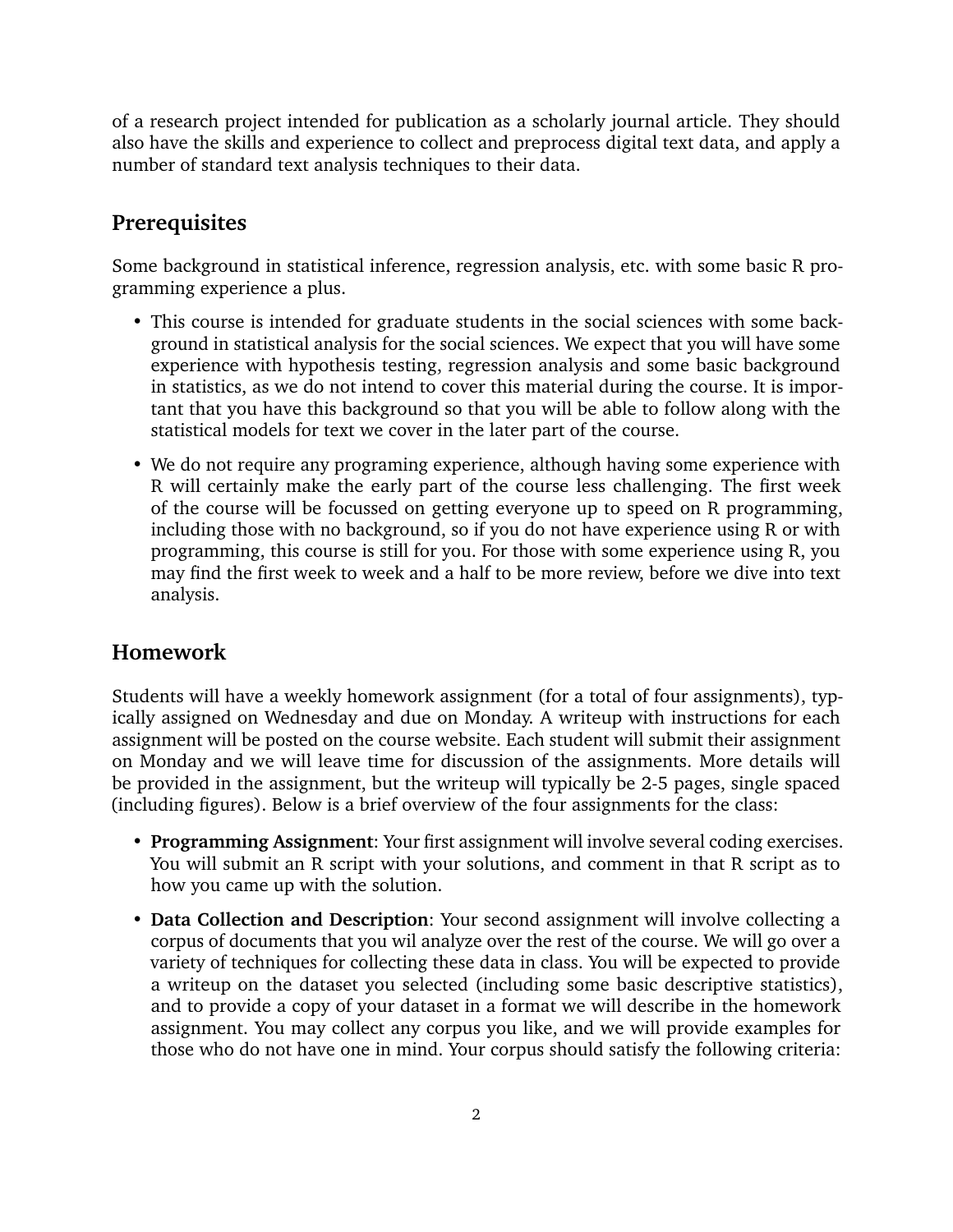- **–** Your dataset should be 100+ documents.
- **–** Your dataset should be 100+ pages (30,000+ words) in total. This is important because some of the algorithms we use in this class require a reasonably large amount of text to produce actually interpretable results.
- **–** Your dataset should have one categorical variable and one continuous variable per document for at least 100 documents. You can hand-code these for a subset of documents if you are working with a larger dataset and there is not an easy way to gather these covariates automatically/programatically.
- **Text Preprocessing and Exploration**: In this assignment, you will apply some of the preprocessing and description techniques we go over in the class to the corpus you collected in your previous homework assignment.
- **Text Analysis**: In the final assignment, you will apply some of the inferential methods we discuss in the final week of the class to your corpus.

## **Grades**

Grades will be assigned based on performance on the homework assignments. Each assignment will be graded (0 - no submission, 1 - does not demonstrate comprehension of the methodology, 2 - adequate comprehension demonstrated, 3 - excellent comprehension demonstrated). Grade Scale (based on sum of assignment grades):

- $A + (12)$
- A  $(10-11)$
- $A (8-9)$
- $B + (6-7)$
- B-  $(<6)$

# **Schedule**

More details, along with links to assigned readings and class lab materials will be provided on the course Canvas page. Each class will typically start with a lecture component, followed by a lab. We will post the R scripts for each lab on the course Canvas page so that participants may follow along and adapt the provided code to help with their assignments.

#### **Week 1: Programming and Data Management**

This week will be taught by Dr. Denny.

• **Monday**: No class.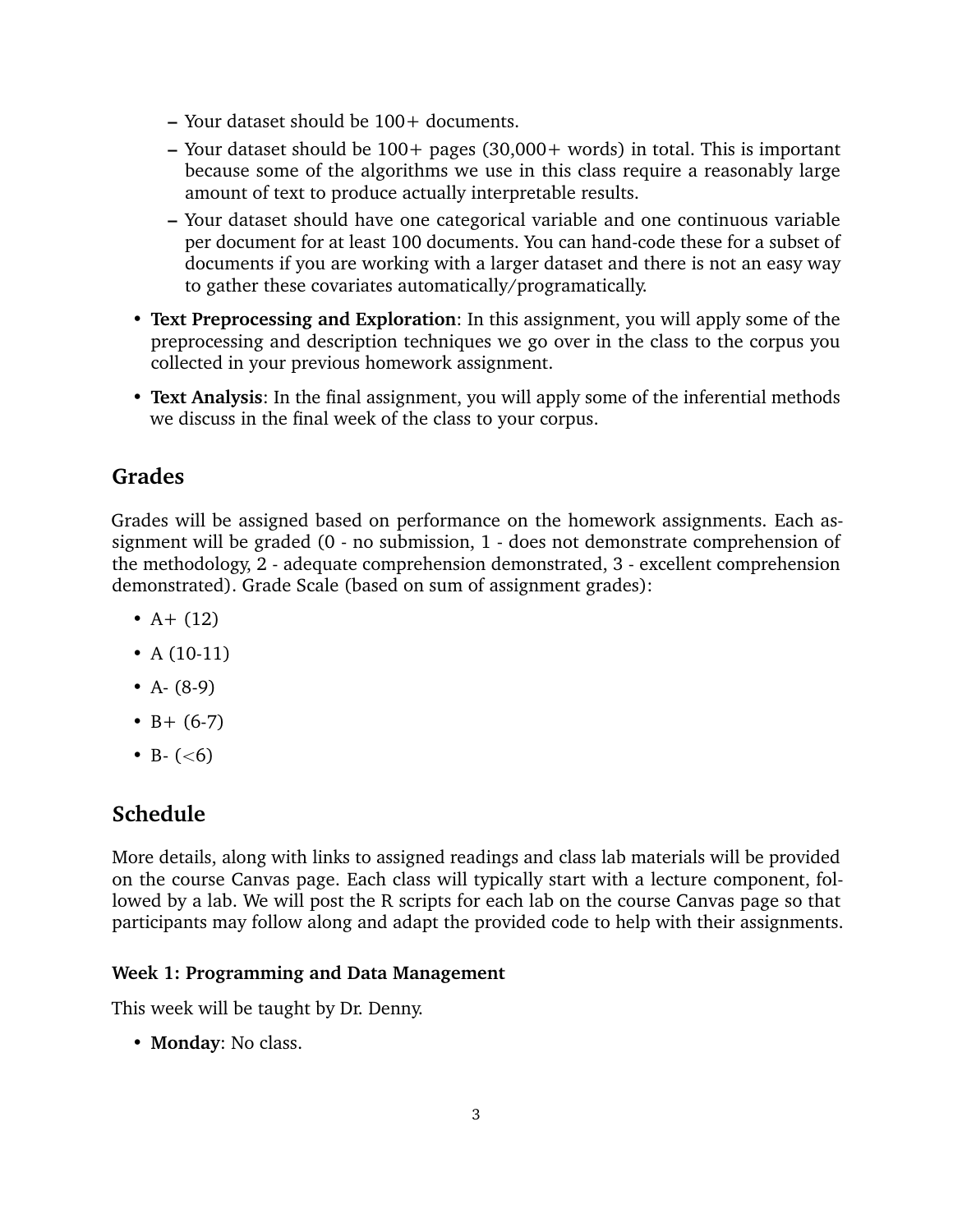- **Tuesday**: Course Introduction, Setting up R, and R Basics.
	- **–** Additional Resources: What we cover in the first class is also written up as part of this basic R tutorial: [http://mjdenny.com/R\\_Tutorial.html](http://mjdenny.com/R_Tutorial.html)
- **Wednesday**: Looping and Conditionals, Data I/O and R Packages
	- **–** R Packages: rio
- **Thursday**: Data Management
	- **–** R Packages: statnet
- **Friday**: Data Management Part 2
	- **–** R Packages: stringr, tidyr

#### **Week 2: Web Scraping, String Manipulation and Corpus Creation**

This week will be taught by Dr. Shoub.

- **Monday**: Manipulating Strings
	- **–** Required Readings: (1) The introduction for the regular expressions tutorial on Regular-Expressions. (<https://www.regular-expressions.info/tutorial.html>)
	- **–** Recommended Readings: (1) Nield. 2017. "An Introduction to Regular Expressions." O'Reilly. ([https://www.oreilly.com/content/an-introduction-to-regu](https://www.oreilly.com/content/an-introduction-to-regular-expressions/)lar[expressions/](https://www.oreilly.com/content/an-introduction-to-regular-expressions/)); (2) Work through the lessons on RegexOne ([https://regexone.](https://regexone.com/lesson/introduction_abcs) [com/lesson/introduction\\_abcs](https://regexone.com/lesson/introduction_abcs)) to develop a better sense of the logic; (3) For the Tidyverse code and explanation, see Chapter 14 from R for Data Science (<https://r4ds.had.co.nz/strings.html>)
	- **–** R Packages: stringr
- **Tuesday**: Web Scraping
	- **–** Required Readings: Wilkerson, John, and Andreu Casas. "Large-scale computerized text analysis in political science: Opportunities and challenges." Annual Review of Political Science 20 (2017): 529-544.
	- **–** R Packages: httr, stingr
- **Wednesday**: Web Scraping (Part 2)
	- **–** Required Readings: (1) Barbera and Steinert-Threlkdeld. 2020. "How to Use Social ´ Media Data for Political Science Research." in *The Sage Handbook of Research Methods in Political Science and International Relations* eds Curini and Franzese.; (2) Greene et al. 2020. "Elusive Consensus: Polarization in Elite Communication on the COVID-19 Pandemic." Science Advances.; (3) Twitter's Terms of Service
	- **–** Recommended Readings: (1) Zachary C. Steinert-Threlkeld. 2018. Twitter as Data. Cambridge University Press.; (2) The "Congress Soars to New Heights on Social Media" report by Pew Research Center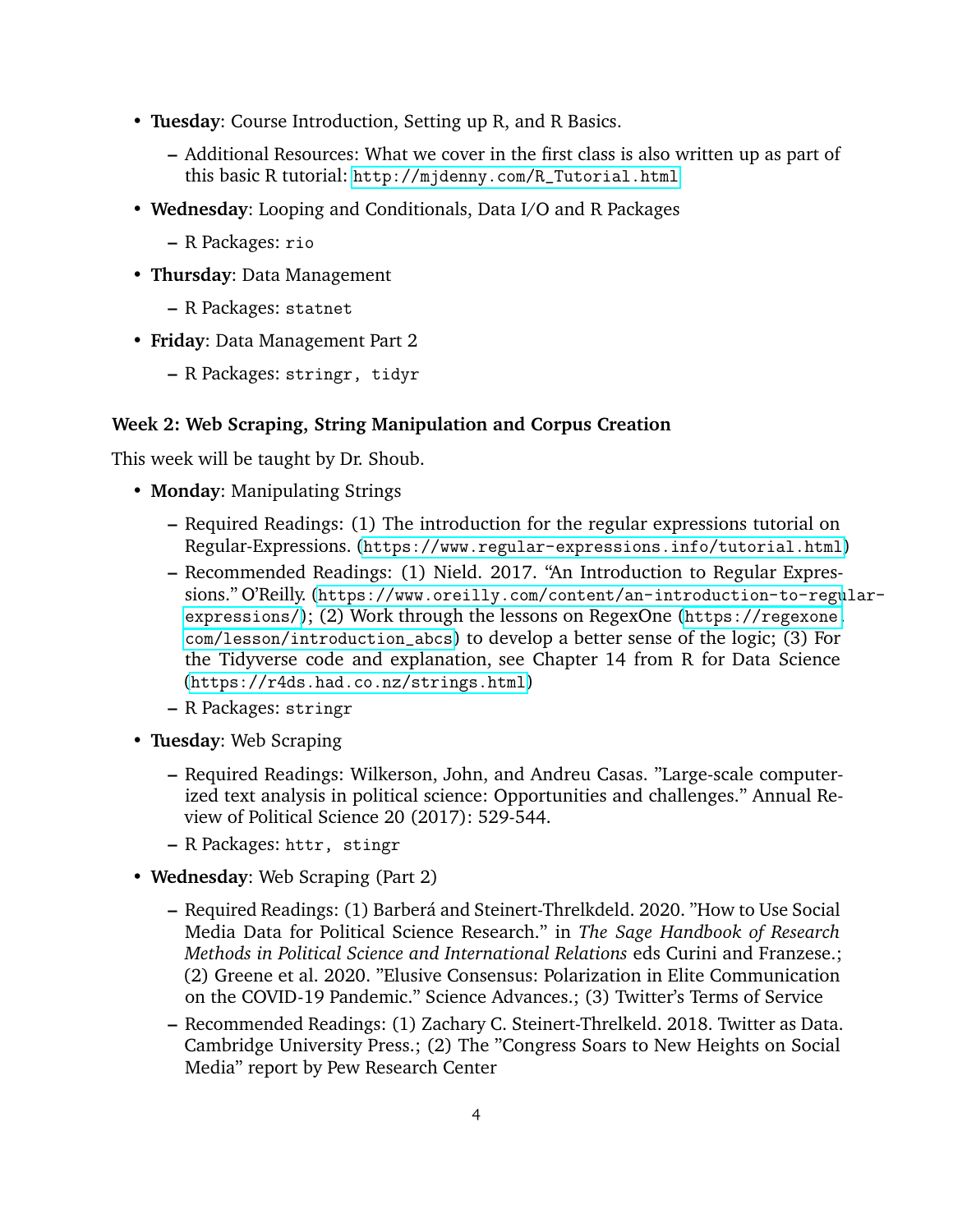- **–** R Packages: ROAuth, devtools, ggplot2, maps, streamR, rtweet, readr
- **Thursday**: Loading, Representing and Describing Text Data
	- **–** Recommended Readings: Quanteda Reference Materials ([https://quanteda.io/](https://quanteda.io/articles/pkgdown/quickstart.html) [articles/pkgdown/quickstart.html](https://quanteda.io/articles/pkgdown/quickstart.html))
	- **–** R Packages: quanteda, ggplot2, quanteda.textplots, quanteda.textstats
- **Friday**: Dictionaries
	- **–** Required Readings: (1) Muddiman, Ashley, Shannon C. McGregor, and Natalie Jomini Stroud. "(Re) claiming our expertise: Parsing large text corpora with manually validated and organic dictionaries." Political Communication 36.2 (2019): 214-226.; (2) Young, Lori, and Stuart Soroka. "Affective news: The automated coding of sentiment in political texts." Political Communication 29.2 (2012): 205- 231.
	- **–** Recommended Readings: (1) Guo et al. 2016. "Big Social Data Analysis in Journalism and Mass Communication: Comparing Dictionary-Based Text Analysis and Unsupervised Topic Modeling." Journalism and Mass Communication Quarterly.; (2) Dun, Lindsay, Stuart Soroka, and Christopher Wlezien. "Dictionaries, Supervised Learning, and Media Coverage of Public Policy." Political Communication (2020): 1-19.; (3) Quanteda Reference Materials
	- **–** R Packages: quanteda, quanteda.textstats, ggplot2

#### **Week 3: Text Preprocessing and Exploration**

This week will be taught by Dr. Denny.

- **Monday**: Text Preprocessing
	- **–** Required Readings: (1) Denny, Matthew J., and Arthur Spirling. "Text preprocessing for unsupervised learning: Why it matters, when it misleads, and what to do about it." Political Analysis 26.2 (2018): 168-189.; (2) Chapter 4 from Manning and Schutze's *Foundations of Statistical Natural Language Process*
	- **–** R Packages: quanteda, stringr, stopwords, devtools and matthewjdenny/preText from GitHub
- **Tuesday**: Basic NLP: Parts of Speech and Named Entity Recognition
	- **–** Required Readings: (1) Chapter 3 from Manning and Schutze's *Foundations of Statistical Natural Language Process*; (2) Handler, Abram, Matthew Denny, Hanna Wallach, and Brendan O'Connor. "Bag of what? simple noun phrase extraction for text analysis." In Proceedings of the First Workshop on NLP and Computational Social Science, pp. 114-124. 2016.; (3) Justeson, John S., and Slava M. Katz. "Technical terminology: some linguistic properties and an algorithm for identification in text." Natural language engineering 1, no. 1 (1995): 9-27.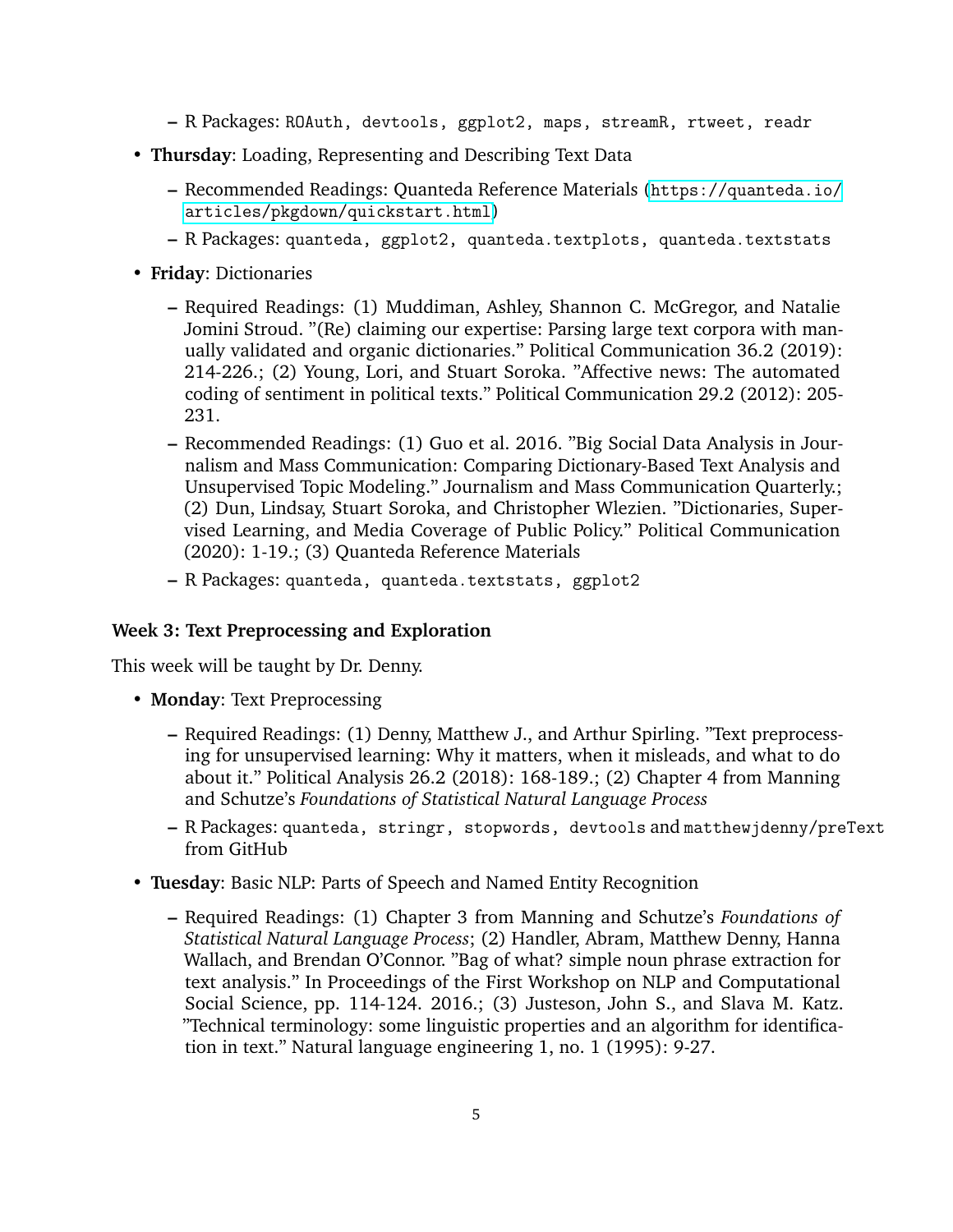- **–** For additional help on setting the Java home: (1) [https://www.r-statistics.](https://www.r-statistics.com/2012/08/how-to-load-the-rjava-package-after-the-error-java_home-cannot-be-determined-from-the-registry/) [com/2012/08/how-to-load-the-rjava-package-after-the-error-java\\_home-](https://www.r-statistics.com/2012/08/how-to-load-the-rjava-package-after-the-error-java_home-cannot-be-determined-from-the-registry/)cannot[be-determined-from-the-registry/](https://www.r-statistics.com/2012/08/how-to-load-the-rjava-package-after-the-error-java_home-cannot-be-determined-from-the-registry/); (2) [https://stackoverflow.com/questio](https://stackoverflow.com/questions/9120270/how-can-i-install-rjava-for-use-with-64bit-r-on-a-64-bit-windows-computer)ns/ [9120270/how-can-i-install-rjava-for-use-with-64bit-r-on-a-64-bit-win](https://stackoverflow.com/questions/9120270/how-can-i-install-rjava-for-use-with-64bit-r-on-a-64-bit-windows-computer)dows[computer](https://stackoverflow.com/questions/9120270/how-can-i-install-rjava-for-use-with-64bit-r-on-a-64-bit-windows-computer); (3) [https://conjugateprior.org/2014/12/getting-r-and-java-18](https://conjugateprior.org/2014/12/getting-r-and-java-18-to-work-together-on-osx/) [to-work-together-on-osx/](https://conjugateprior.org/2014/12/getting-r-and-java-18-to-work-together-on-osx/)
- **–** R Packages: slanglab/phrasemachine/R/phrasemachine from GitHub
- **Wednesday**: Term Category Associations
	- **–** Required Readings: (1) O'Connor, Brendan. "MiTextExplorer: Linked brushing and mutual information for exploratory text data analysis." In Proceedings of the Workshop on Interactive Language Learning, Visualization, and Interfaces, pp. 1-13. 2014.; (2) Monroe, Burt L., Michael P. Colaresi, and Kevin M. Quinn. "Fightin'words: Lexical feature selection and evaluation for identifying the content of political conflict." Political Analysis 16, no. 4 (2008): 372-403.; (3) Denny "Revisiting Fightin' Words"
	- **–** R Packages: slam, ggplot2 and matthewjdenny/SpeedReader grom GitHub
- **Thursday**: Text Reuse
	- **–** Required Readings: (1) Wilkerson, John, David Smith, and Nicholas Stramp. "Tracing the flow of policy ideas in legislatures: A text reuse approach." American Journal of Political Science 59, no. 4 (2015): 943-956.; (2) Casas, Andreu, Matthew J. Denny, and John Wilkerson. "More effective than we thought: Accounting for legislative hitchhikers reveals a more inclusive and productive lawmaking process." American Journal of Political Science 64, no. 1 (2020): 5-18.; (3) Denny "Assessing Editing Patterns Across Document Versions"
- **Friday**: Word Embeddings
	- **–** Required Readings: (1) Rodriguez, Pedro, and Arthur Spirling. "Word Embeddings: What works, what doesn't, and how to tell the difference for applied research." (2021).; (2) Mikolov, Tomas, Ilya Sutskever, Kai Chen, Greg S. Corrado, and Jeff Dean. "Distributed representations of words and phrases and their compositionality." In Advances in neural information processing systems, pp. 3111-3119. 2013.; (3) Garg, Nikhil, Londa Schiebinger, Dan Jurafsky, and James Zou. "Word embeddings quantify 100 years of gender and ethnic stereotypes." Proceedings of the National Academy of Sciences.
	- **–** Recommended Readings: Rodriguez, Spirling, and Stewart. *Working Paper.* "Embedding Regression: Models for Context-Specific Description and Inference"
	- **–** R Packages: "text2vec","Rtsne","ggrepel"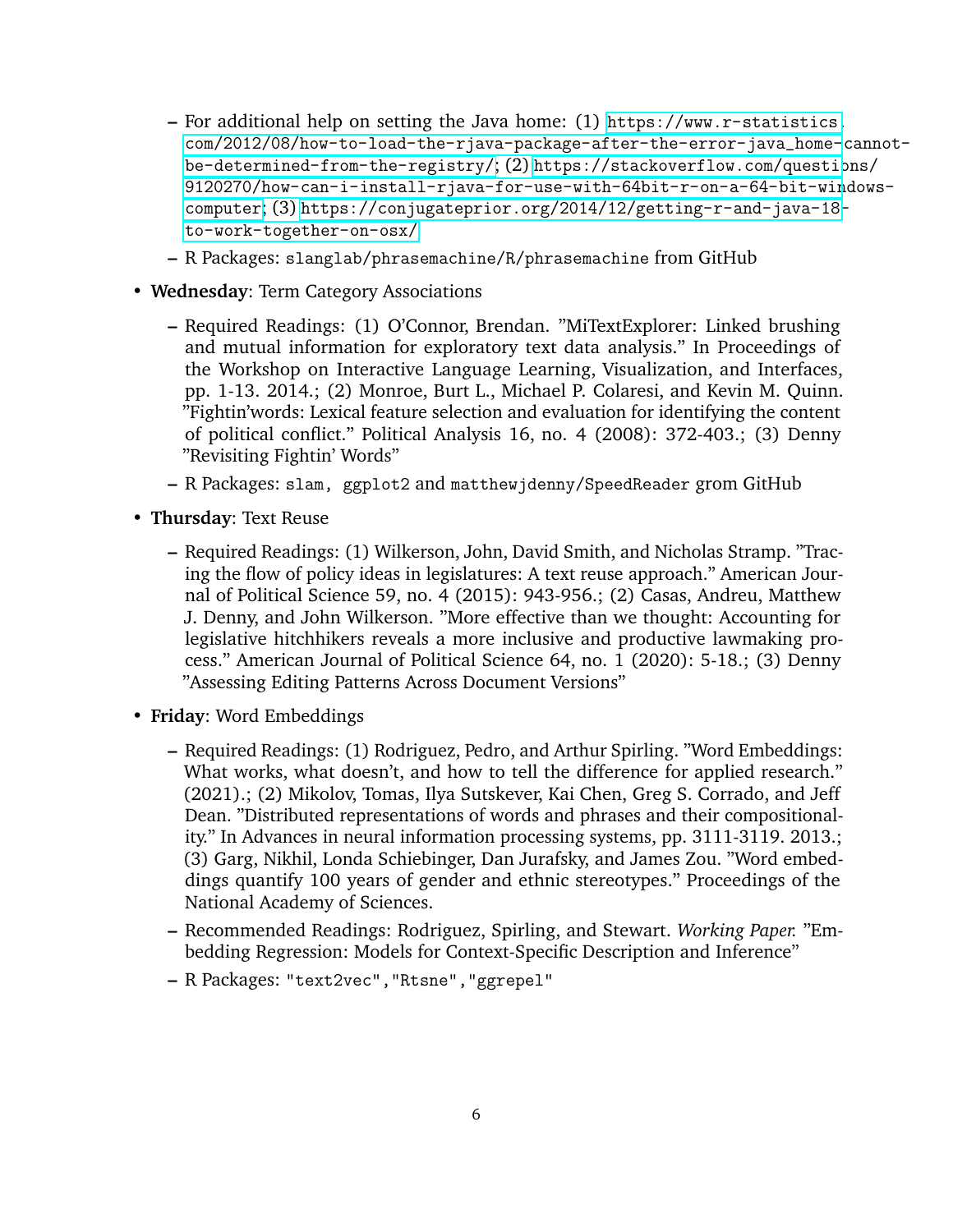#### **Week 4: Text Analysis**

This week will be taught by Dr. Shoub.

- **Monday**: Topic Models
	- **–** Required Readings: (1) Blei, D. (2012). Probabilistic Topic Models. Communications of the ACM, 55(4), 7784.; (2) Mimno, D., Wallach, H. M., Talley, E., Leenders, M., McCallum, A. (2011). Optimizing semantic coherence in topic models. EMNLP 2011 - Conference on Empirical Methods in Natural Language Processing, Proceedings of the Conference, (2), 262272
	- **–** Recommended Readings: Fed: Culture, cognition, and framing in the failure to anticipate the financial crisis of 2008." American Sociological Review 82.5 (2017): 879-909
	- **–** R Packages: quanteda, SpeedReader, ggplot2, MCMCpack, stm, quanteda.corpora, cowplot, igraph
- **Tuesday**: Topic Models (Part 2)
	- **–** Required Readings: (1) Quinn, K. M., Monroe, B. L., Colaresi, M., Crespin, M. H., Radev, D. R. (2010). How to analyze political attention with minimal assumptions and costs. American Journal of Political Science, 54(1), 209228.; (2) Roberts, M. E. et al. (2014). Structural topic models for open-ended survey responses. American Journal of Political Science, 58(4), 10641082.; (3) Roberts et al. (2014) stm: R Package for Structural Topic Models
	- **–** Recommended Readings: Wallach, H. M., Murray, I., Salakhutdinov, R., Mimno, D. (2009). Evaluation methods for topic models. Proceedings of the 26th Annual International Conference on Machine Learning - ICML 09, (4), 18.
	- **–** R Packages: quanteda, stm, rtweet, ggplot2
- **Wednesday**: Supervised Learning
	- **–** Required Reading: (1) Jukra et al. RTextTools: A Supervised Learning Package for Text Classification [https://research.vu.nl/ws/portalfiles/portal/828993/31](https: //research.vu.nl/ws/portalfiles/portal/828993/310585.pdf)0585. [pdf](https: //research.vu.nl/ws/portalfiles/portal/828993/310585.pdf); (2) Chapter 4 from Jacob Eisenstein. (2018). Natural Language Processing. [https://github.com/jacobeisenstein/gt-nlp-class/blob/master/notes/eis](https://github. com/jacobeisenstein/gt-nlp-class/blob/master/notes/eisenstein-nlp-notes-june-1.pdf)enstein[nlp-notes-june-1.pdf](https://github. com/jacobeisenstein/gt-nlp-class/blob/master/notes/eisenstein-nlp-notes-june-1.pdf)
	- **–** Recommended Readings: (1) Chapter 4 through to the end of part 4.3 from: James et al. (2017) An Introduction to Statistical Learning. [http://faculty.marshall.](http://faculty.marshall.usc.edu/gareth-james/ISL/ISLR%20Seventh%20Printing.) [usc.edu/gareth-james/ISL/ISLR%20Seventh%20Printing.](http://faculty.marshall.usc.edu/gareth-james/ISL/ISLR%20Seventh%20Printing.); (2) An extensive vignette for glmnet: [https://web.stanford.edu/~hastie/glmnet/glmnet\\_alpha.](https://web.stanford.edu/~hastie/glmnet/glmnet_alpha.html) [html](https://web.stanford.edu/~hastie/glmnet/glmnet_alpha.html)
	- **–** R Packages: quanteda, rtweet, ggplot2, glmnet, caret, ROCR, pROC